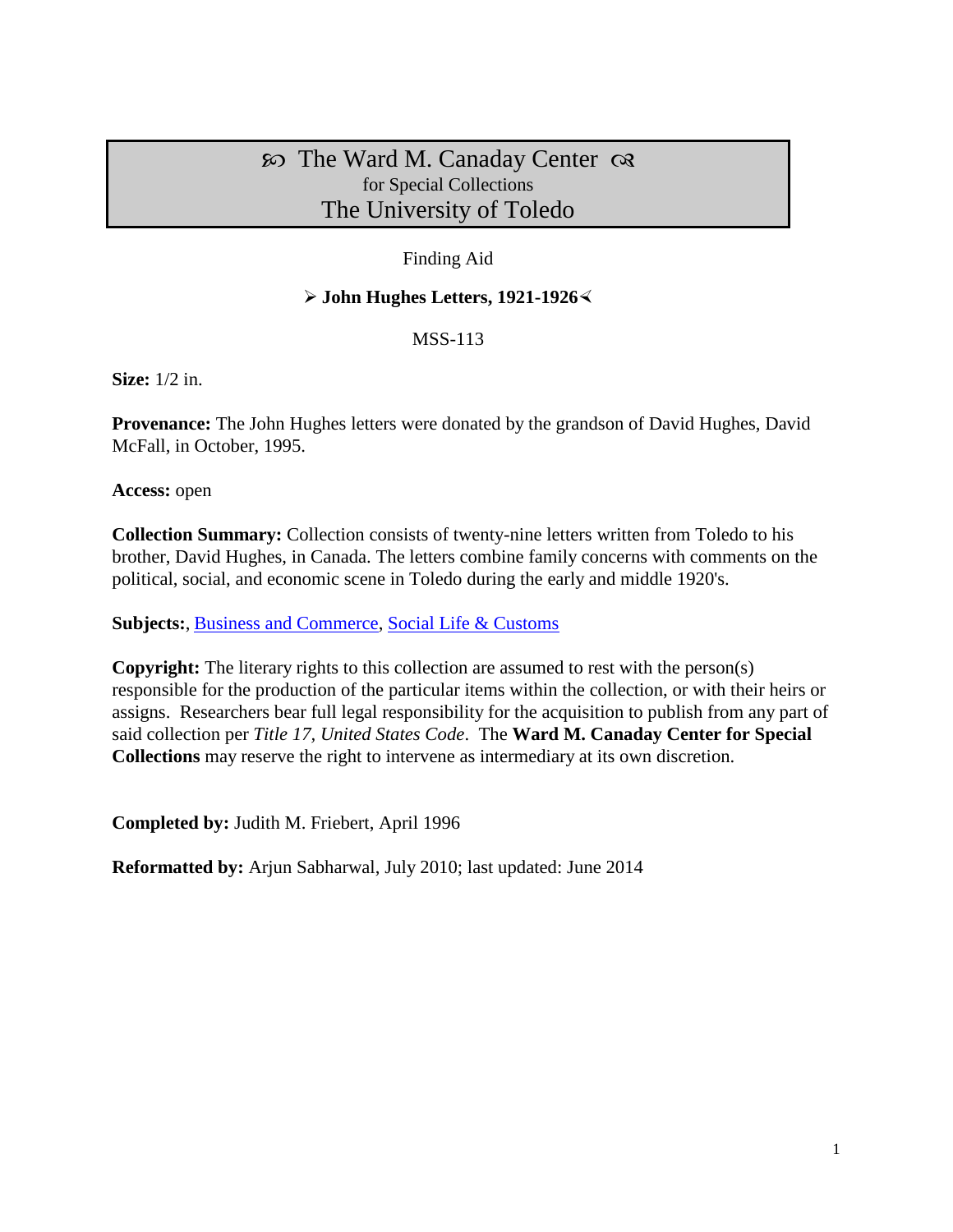#### **Introduction**

This small collection consists of twenty-nine letters written between 1921-1926 by John Hughes from Toledo to his brother, David, living in Toronto. A middle class businessman with limited formal education, Hughes describes life as he saw it in Toledo, the United States, and the international scene.

There are no restrictions on the use of or access to these letters.

## **Biographical Sketch**

John Hughes (1847-1931), the son of Job and Elizabeth (Thorpe), was born and grew up in Sharon, Ontario, a farming community near Toronto. The Hughes family had emigrated from Pennsylvania in the early 1800's. Job and Elizabeth Hughes were members of the Children of Peace, a local religious off-shoot of the Society of Friends (Quakers).

Hughes studied telegraphy for a short time in 1866 at the Eastman School of Business in Poughkeepsie, NY. After trying various jobs in Canada, he decided to move to the United States. In 1872, he located in Toledo as a bookkeeper for a lumber company. Later he went into business for himself, known as "John Hughes, dealer in lumber, lath and shingles." He bought car lots of lumber and shipped them to dealers in the eastern states. He was moderately successful, but was continually seeking new ventures. For example, in 1888 he was involved with the Toledo Loan Company, on their finance committee.

Hughes married Mary Jane Greene in 1875. She died in 1921. They had one daughter, Mary Florance. The family lived in four different locations in Toledo: 1901-1911, 1487 Oakwood; 1911-1924, 2212 Whitney Ave.; 1924, 1011 W. Bancroft; 1924-his death (?), 2709 Cherry St. His business address in 1906 was the H. L. Metzger & Co., located in the Spitzer Building of downtown Toledo.

John Hughes' brother, David (1849-1945), to whom the letters were sent, was also born and reared in Sharon, Ont. He married Jerusha Doan and had one daughter, Eva, who married Arthur McFall. Like his brother, he studied at Eastman School of Business in 1866. He worked at various trades in Sharon, moved to Bolton, Ont., near Toronto, where he kept a general store for about ten years. He then moved to Toronto where he had a wholesale wool business, "D.W. Hughes, Importer and Dealer in Foreign and Domestic Wool."